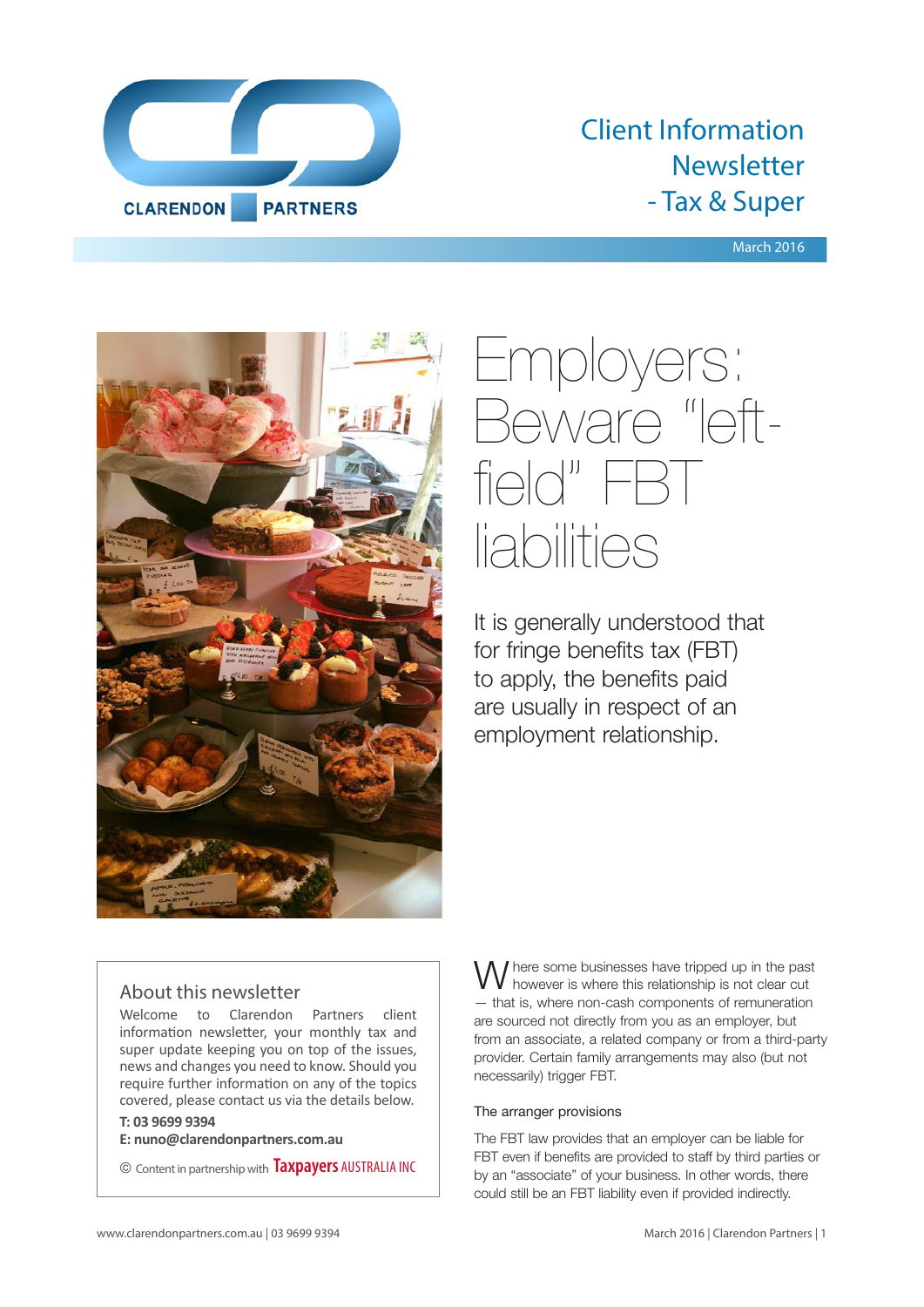For example, arrangements to which these provisions might apply would normally include employees who receive goods directly from your suppliers.

For a liability to arise, it is generally accepted that you must have been party to the arrangement or had been knowingly facilitating the provision of the benefit. In some cases, allowing an employee to receive a benefit in these circumstances may be sufficient to result in it being considered an arrangement for FBT purposes.

#### Arranger provisions and meal entertainment

It is not necessarily the case that you would be held liable for FBT for meal entertainment where you merely allow an employee to, for example, go out to lunch with a client where the client provides the meal, or to attend a function provided by a third party.

Where you need to be careful however is where it could be inferred that you "entered into an arrangement" with a third party that includes providing such a benefit to your staff member, such that:

- **the meal entertainment was provided under an** agreement between you the employer and the third party, or
- you knowingly participated in the provision or receipt of such entertainment — for example putting in for drinks at a function organised by the third party, or making premises available, or
- your business promoted or participated in a scheme under which the meal entertainment was provided by the third party (such as by encouraging sales staff to participate in a product promotion organised by the third party).

If you are unsure of whether the arrangement is caught under the arranger provisions, please contact this office for further details.

## CASE STUDY

Stephanie is employed by an accountancy practice that provides taxation advice to cricketers. The cricketers often arrange free tickets for Stephanie and her partner to attend matches and corporate functions that precede them on match days. The partners of the accounting practice encourage her to take up these offers as they provide an opportunity for business networking.

It is likely that a benefit has been provided, by a third party, which arises in respect of Stephanie's employment. This would generally make the benefit subject to the FBT provisions, resulting in her employer having an FBT liability.

#### Specifically "outside" the FBT net

The ATO has ruled out a number of specific examples of benefits under family arrangements that it deems to be outside the scope of FBT law.

These include:

- a birthday present given to a child who works in a business run by the parents
- a wedding gift given by parents to an adult child who had some years earlier worked after school in the family business
- **a** an interest-free or concessional loan given to such a child for the purpose of buying a matrimonial home
- the value of meals and accommodation provided to children of a primary producer in the family home where they work on the family farm
- the rental value of a farm homestead occupied by a family whose private company conducts the farming business in which they work and holds the title to the homestead
- **•** the value of accommodation provided free in the family home to a child apprenticed to his/her parent as a motor mechanic, and
- the administration costs of an employer in providing fringe benefits.

FBT changes for work related laptops, tablets, etc  $\bigcirc$ 

For the current FBT year, an FBT exemption applies in respect of eligible work-related items (such as a portable electronic device, an item of computer software, and a tool of trade). However, in respect of a work-related portable electronic device (for example a laptop computer or a tablet), the exemption generally does not apply to multiple items provided by an employer to an employee in the one FBT year where those multiple items have "substantially identical functions".

But in the upcoming FBT year (that is, from 1 April 2016), the law has been changed to allow an FBT exemption for small businesses with an aggregated annual turnover of less than \$2 million that provide employees with more than one qualifying work related portable electronic device, even where the items have substantially similar functions.

According to the government, the proposed change will remove confusion where there is a function overlap between different products — such as between a tablet or laptop. Businesses which do not satisfy the meaning of small business are still governed by the old rules.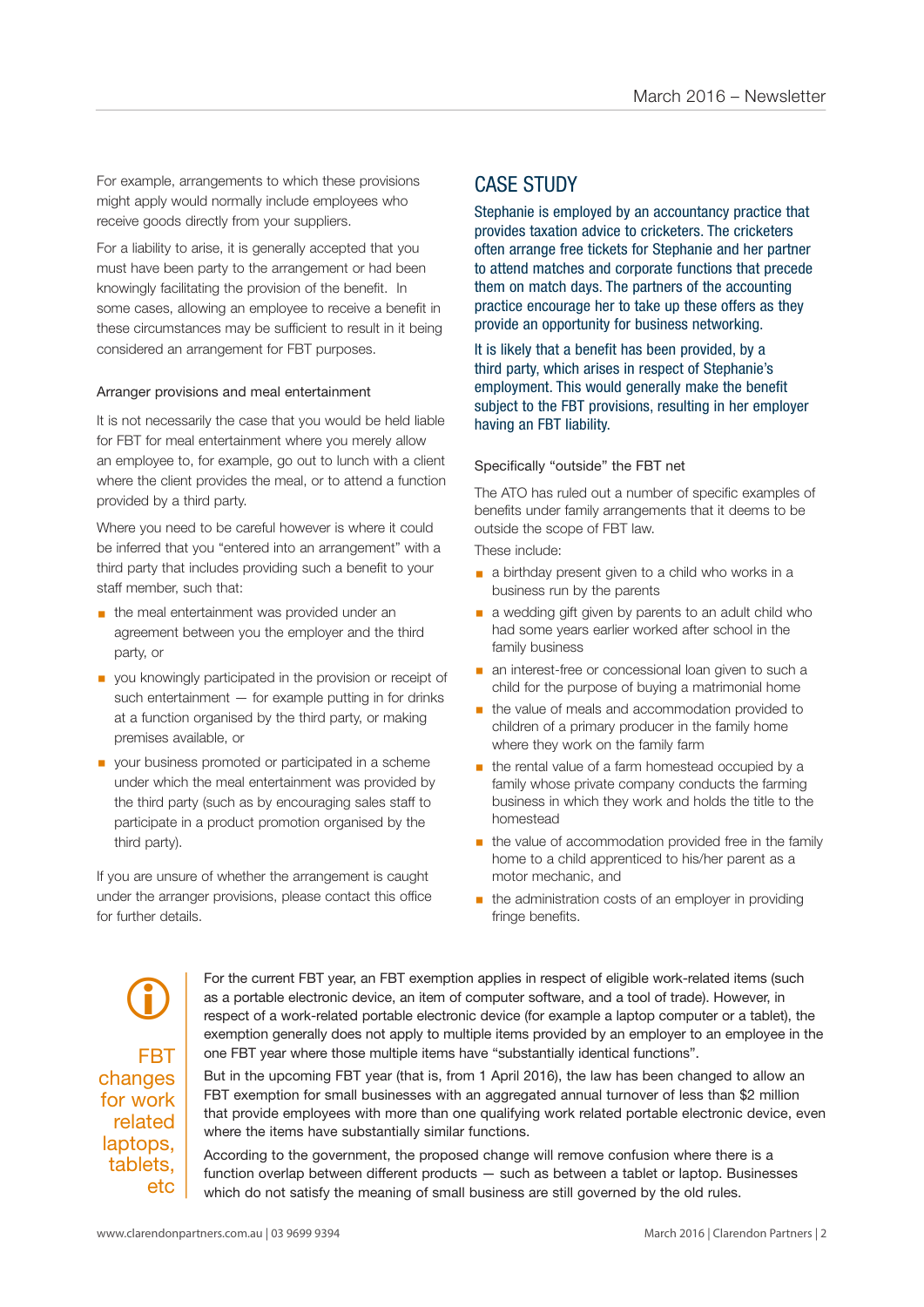# Ü

## FURTHER "LEFT FIELD" FBT FACTS

Here are some other FBT fun facts that you may find useful.

- § Shopping centre car parks that provide free parking for an initial period (the first two hours, for example), and thereafter charge a fee based on time (to discourage all-day parking), are not considered by the ATO to be "commercial parking stations" for the purpose of determining if there is a car parking fringe benefit.
- Where a mobile phone or similar item is treated as an exempt work-related item and the monthly call costs are exempt, the exemption will typically extend to internet data usage fees.
- Where a loan is made in respect of employment to an employee who is also a shareholder of a private company, there is no loan fringe benefit if the loan amount (or residual un-paid balance) is deemed to be a dividend made to the borrower under tax law. Ask this office for more details.  $\blacksquare$

# Rental properties: ATO focus on "initial repairs"

The ATO is focusing on claims that investment property owners make for repairs to rental residences that it deems to in fact be "improvements".

The scenario where investment properties have work done on them often happens shortly after the property is purchased, and has led to the term "initial repair" being commonly used when discussing the tax implications of such property works.

Keep in mind that generally such costs are on capital account, and therefore not specifically deductible under rules that allow for a particular deduction for repairs and maintenance costs. Instead, a deduction may be claimed for depreciation under the uniform capital allowance provisions or the capital works provisions.

The following scenario from the ATO illustrates this:

*A taxpayer recently claimed repairs and maintenance for a newly acquired rental property, which was significantly improved upon purchase. The taxpayer provided an invoice from an interior developer for the "refurbishment" of the property.* 

*Further documentation detailed the scope of the refurbishment, which included completely stripping the property and replacing old fixtures and fittings with new. The large repairs and maintenance claim was disallowed because initial repairs and improvements to a property are not deductible.*

The ATO has asked some taxpayers for evidence that such costs are not initial repairs if they disclose repairs and maintenance costs in their tax return.

#### Repairs vs improvements

The ATO has issued guidance that sets out considerations in deciding whether or not an expense is an "improvement":

- whether or not the thing replaced or renewed was a major and important part of the structure of the property
- whether the work performed did more than meet the need for restoration of "efficiency of function", bearing in mind that "repair" involves a restoration of a thing to a condition it formerly had without changing its character
- whether the thing was replaced with a new and better one, and
- whether the new thing has considerable advantages over the old one, including the advantage that it reduces the likelihood of repair bills in the future.

If the answer to some or all of the above considerations is "yes", then the expenditure would likely be an improvement, and therefore not deductible. However, it may pay to check with this office if you have any doubts.

An example from the ATO's guidance that distinguishes between a repair and improvement is as follows (and would have similar application to rental property owners):

Mary Fabrica owns a factory in which the bitumen floor laid on a gravel base needs repairing. She replaces it with a new floor consisting of an underlay of concrete topped with granolith (a paving stone of crushed granite and cement).

The new floor, from a functional efficiency (rather than an appearance) point of view, is not superior in quality to the old floor. The new floor performs precisely the same function as the old and is no more satisfactory. In fact, the new floor is more expensive to repair than the old.

Because the new floor is not a substantial improvement, it is a repair and its cost is most likely deductible.

Distinguishing between repairs or improvements can be tricky – contact this office for further information.  $\blacksquare$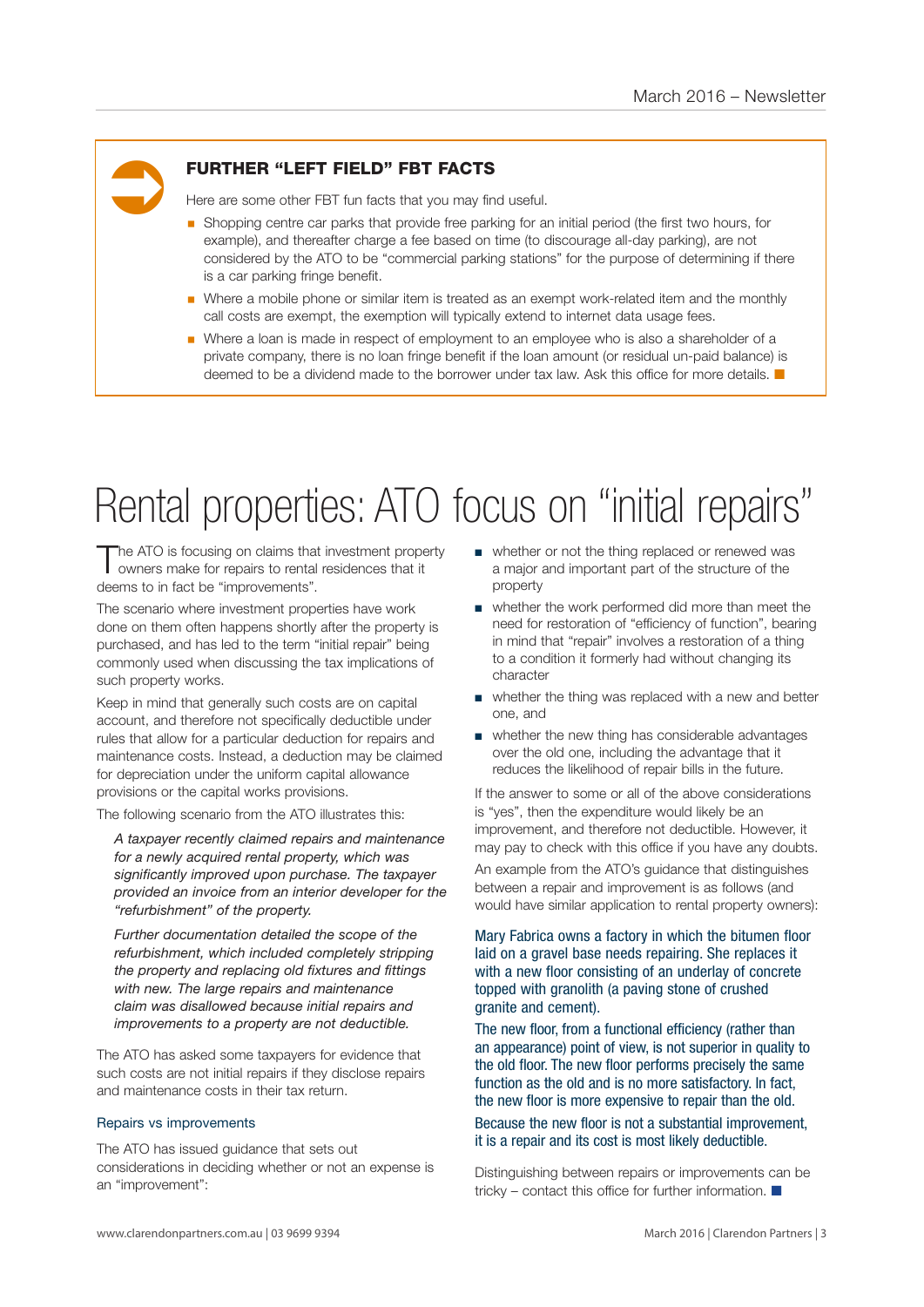

# YOUR PRESERVATION AGE

Your preservation age depends on when you were born (see table on page 5). It is determined by legislation, and will increase steadily so that by the year 2024 it will be set at age 60 for everyone born on or after July 1, 1964.

Significantly, the goalposts regarding preservation age only recently moved back by one year. Preservation age has been set at 55 years for anyone born before July 1, 1960 for years now. But from July 1 last year, this age has been increased by one year — in other words, if you thought you were approaching the preservation age milestone in the current financial year then you will have to wait another year to reach it.

The term "preservation" means that money in superannuation must remain in the fund until one of the specified conditions of release are met (more below). Super benefits are allocated to three preservation categories:

- preserved
- restricted non-preserved, and
- unrestricted non-preserved benefits.

Preserved and restricted non-preserved benefits must be retained in superannuation until a condition of release is met. The latter has a release condition dealing with ceasing "gainful employment", but it's a fine distinction and you should check with this office for more.

# When can your SMSF's benefits be paid?

The money put aside in your self-managed superannuation fund (SMSF) is of course intended to be kept to fund the retirement of you and your fellow fund members. This is the over-riding obligation of you as trustee to adhere to the "sole purpose" test.

Accessing the money in an SMSF to pay benefits is generally only allowed when you reach what's called your "preservation age" and meet one of the specified conditions of release – for example, you turn 65.

These two categories basically transform into unrestricted non-preserved benefits when a condition of release is met. Unrestricted non-preserved benefits can be accessed immediately, with no conditions of release having to be met.

Unrestricted non-preserved benefits are generally from certain amounts that were accumulated before July 1, 1999, when the legislation to preserve superannuation savings came in.

# CASHING OF BENEFITS

Getting money from an SMSF is known as "cashing of benefits" and can be paid as a lump sum or by starting a pension. Note that there are restrictions about which form of payment can be made. When you can apply for the cashing of benefits depends on both preservation conditions and meeting a condition of release.

The law spells out in some instances the form that cashing of benefits must take, known as "cashing restrictions", and your SMSF's trust deed might also stipulate rules for paying benefits.

All forms of payments are "voluntary" cashing of benefits in that the member, once eligible, can decide to cash benefits. One exception however is the death of a member when benefits must be "compulsorily" cashed out.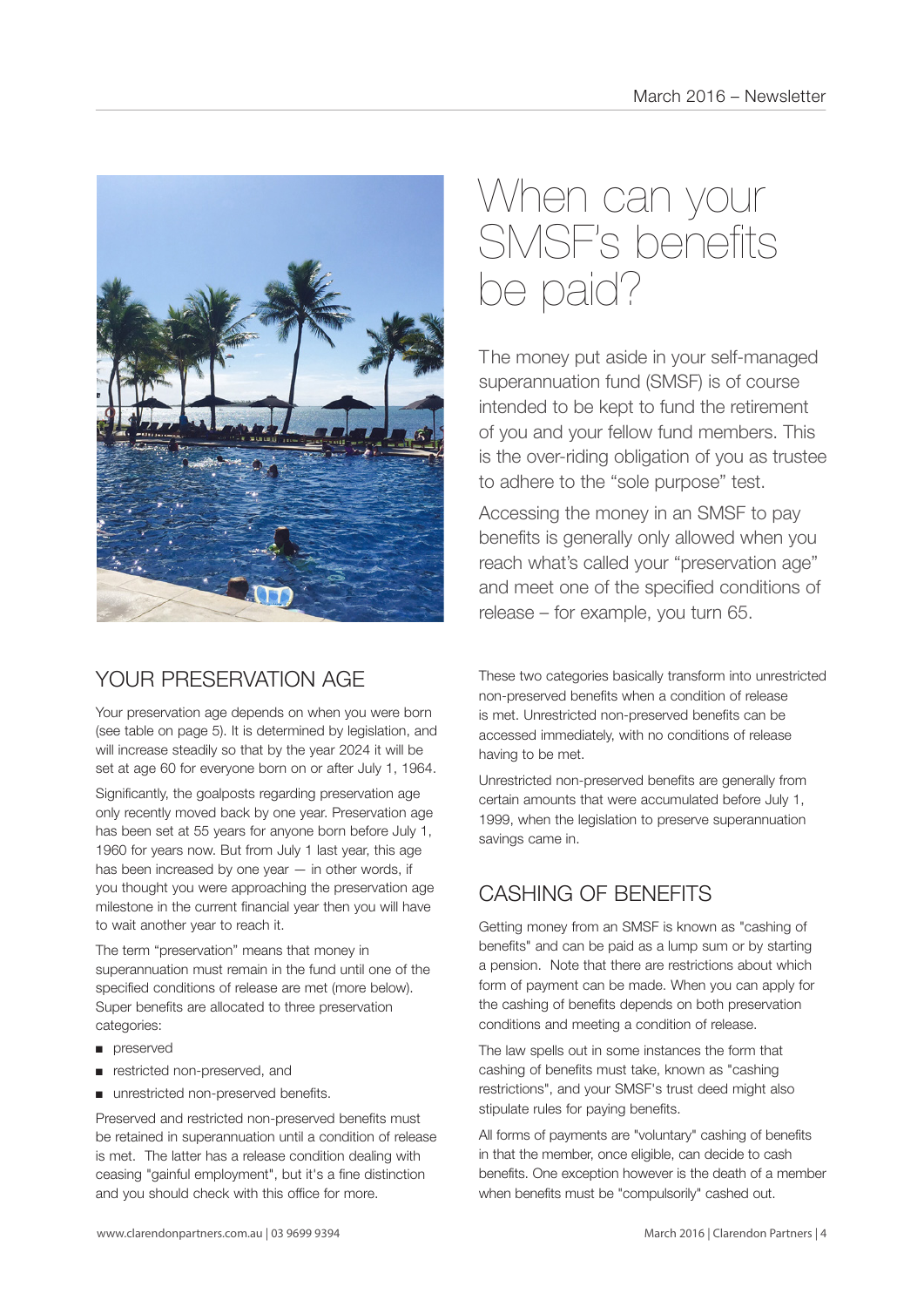# CONDITIONS OF RELEASE

The most common conditions of release for paying out benefits are:

- Retirement: Actual retirement depends on your age and, for those less than 60 years of age, future employment intentions. A retiree can't access their preserved benefits before they reach preservation age.
- Transition to retirement (attaining preservation age): If you are under age 65 and have reached preservation age, but remain gainfully employed on a full-time or part-time basis, you could access some benefits as a "non-commutable income stream" (meaning it cannot be withdrawn as a lump sum). Ask us if you'd like to know more about these income streams.
- Attaining age 65: If you reach age 65, you may cash your benefits at any time. There are no cashing restrictions — but it's not compulsory to cash out benefits merely because you reach a certain age.

There are a number of other circumstances in which benefits can be released, such as incapacity, severe financial hardship, a temporary resident leaving Australia, terminal illness or injury.

- Incapacity: If, due to ill health, you have to cease gainful employment and are unlikely to regain work for which you are qualified, benefits may be cashed with no restrictions. If the end of gainful employment is due to a temporary state of health and is not a permanent condition, temporary incapacity benefits may be paid as a non-commutable income stream. This is generally up to the level of income received before the temporary incapacity, and includes salary support insurance or sick leave payments.
- Severe financial hardship: Releasing benefits on these grounds depends on being able to show that you cannot meet living expenses and have been on

government income support for either 26 weeks (if before reaching preservation age) or 39 weeks (having reached preservation age). There are also restrictions on payment amounts, and advice is recommended.

- Compassionate grounds: Until recently, the Australian Prudential Regulation Authority (APRA) had the discretion to release benefits on compassionate grounds, but the role has now been taken over by the Department of Human Services. Early release is generally done for things like treating life threatening illness, palliative care or other medical support, or to prevent foreclosure on the family home. The amount is determined by the government, and must be made as a lump sum.
- Temporary resident leaving the country: Eligible temporary resident visa holders who permanently leave Australia can apply to the ATO to have accumulated superannuation benefits paid out. Ask this office for more details.
- Terminal illness: On confirmation of diagnosis of a terminal medical condition, all benefits can be deemed unrestricted non-preserved and can be cashed out. Prescribed certification from medical practitioners will be required.

# PENALTIES FOR IMPROPER EARLY ACCESS

Setting up or using an SMSF to gain improper early access to superannuation benefits is illegal and this area has become a focus for the ATO given the increasing number of SMSFs and the apparent variance of trustee knowledge in the area of withdrawing benefits. If a benefit is unlawfully released, the ATO may apply significant penalties to trustees, to the SMSF itself, as well as the recipient of the early released payments.  $\blacksquare$ 

| Date of birth              | Preservation age |
|----------------------------|------------------|
| Before 1 July 1960         | 55               |
| 1 July 1960 - 30 June 1961 | 56               |
| 1 July 1961 - 30 June 1962 | 57               |
| 1 July 1962 - 30 June 1963 | 58               |
| 1 July 1963 - 30 June 1964 | 59               |
| After 30 June 1964         | 60               |

# YOUR PRESERVATION AGE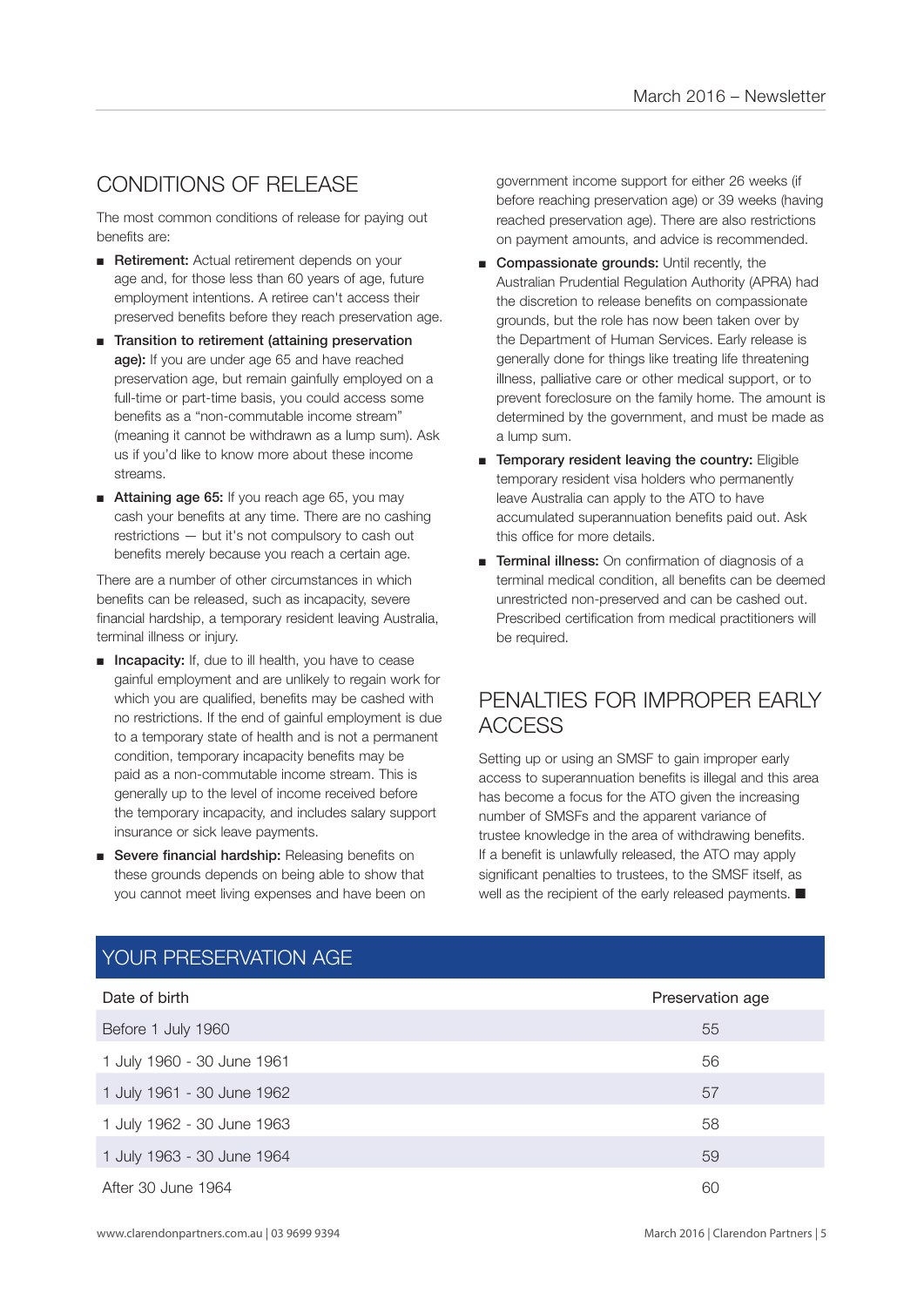

The allure of course is the lower tax rate that these<br>entities can secure, rather than at the top marginal rate of 47% (or 49% with the Temporary Budget Deficit Repair levy) that an individual would generally wear.

Running a business through such a structure can also lead to a wider range of deductions being available, depending on circumstances. To stop taxpayers dodging their full share of tax, the tax law however has in place a set of rules.

## The PSI rules

The measure comes under the banner of "personal services income" (PSI), which broadly defines such income as "a reward for an individual's personal efforts or skills". This excludes the sale of goods, as with a retailer or manufacturer, or only using a physical asset like a truck or tractor to generate that income.

As PSI is income produced mainly from personal skills or efforts, you can derive PSI in a wide variety of industries, trades or professions. However, some common examples include construction workers (such as tradies), financial professionals, information technology consultants, engineers and medical practitioners.

The PSI rules operate as an integrity measure to prevent individuals using an entity to direct their income to a lower taxed environment (such as a company) and to access a larger suite of general deductions.

So if, for example, your business structure is assessed to be contrived (an assessment that is based on a series of tests), then income your business earns will be treated as being earned by you as a contractor individually, and taxed at your personal rate rather than taxed to the entity.

Therefore, the tax issues that come with PSI are often misunderstood and can trap the unwary if the ATO's auditors come calling.

# Get your "personal service income" affairs in order for 2016

It is not uncommon for professional people who provide services to set up a separate entity to run their business, be it a trust, partnership or incorporated company.

## The ATO's PSI tool

To make things easier, and to help with your tax planning for the year ahead, ask this office about accessing the ATO's recently developed online "decision tool" to assist you to work out whether you will or have earned PSI, and if the PSI rules will apply to that income.

We can probably help you with a lot of the information required. To answer the questions in the PSI decision tool you may need:

- details of contracts or written agreements with your business's customers during the income year
- invoices from work performed during the income year
- records of payments to any employees or subcontractors.

#### What this PSI tool gives you

After answering a series of questions, the tool will provide you with a report that gives you:

- quidance on whether your income is PSI and if the PSI rules apply to you
- a summary of the responses you have provided
- information about what your result means for your tax obligations.

Once done you can save or print a copy of the report, which we can keep for you with your other tax records. We can discuss the outcomes with you to help you plan your tax affairs.

The ATO says that in most cases you will be able to rely on the result provided by the tool, but in our experience, depending on your circumstances, it could be better to apply for a "personal services business (PSB) determination".

Ask this office if you need help or advice.  $\blacksquare$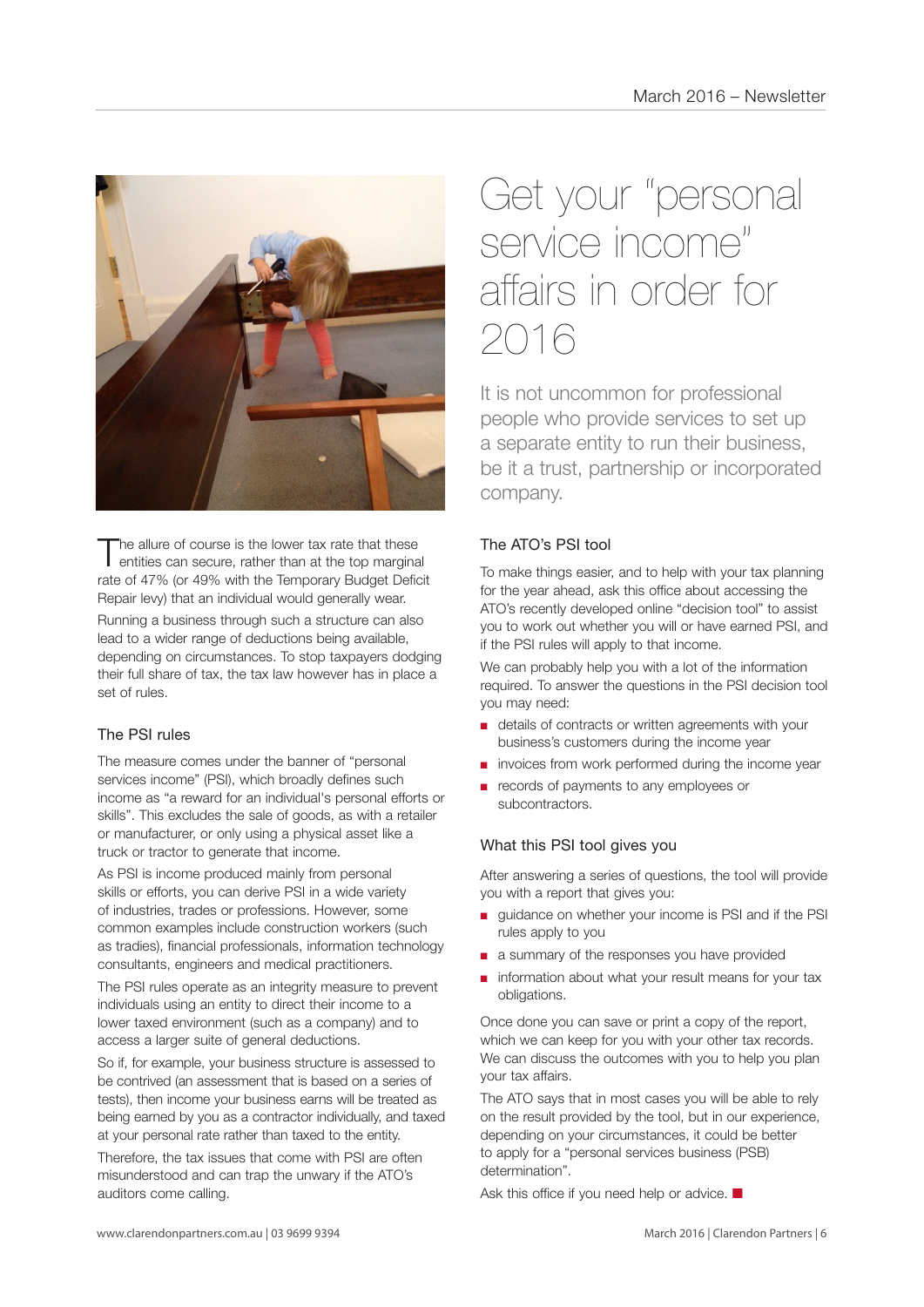

# Going from sole trader to company

I hether you've been in business for years or you're just starting out, choosing the right structure for your business is important. It is a consideration that is not only important from the start, but as your business grows and develops.

The business structure that you build your business on can determine:

- $\blacksquare$  how much tax you pay
- § your responsibility as a business owner
- § your potential personal liability
- § your asset protection, and
- § ongoing costs and volume of paper work for your business.

When you first started in your venture, it would probably have seemed an achievement just to get it off the ground. and maybe you're proud of the fact that you're still in business and are making a go of it (or have your fingers firmly crossed!).

Changing business structures may be one of your lower priorities, and it's easy to stay with the status quo. But the fact is that depending on your circumstances there may be benefits to changing your business structure.

As the best decisions are based on clear facts, here are the basic differences between operating as a sole trader or a company:

#### KEY TAX DIFFERENCES

One of the basic differences that any business owner migrating their enterprise from sole trader status to that of a company is that the money that drives your business along is no longer coming from, or going to, your own hip pocket. Money will still come in the door, but will not be your own personal funds anymore.

Also as a company you will be required to lodge two tax returns. One will be your own personal return, as you usually would, and the other a company tax return — as both you and the company will be liable for tax. The tax rates that apply however will likely be different.

Tax rates and other key taxation differences are summed up in the table on the following page.

#### KEY TAX SIMILARITIES

There are some similarities of course. Your business tax rates may change due to structure, but your obligations for tax and superannuation are not based on structure. Therefore you may still need to register for pay-as-you-go (PAYG) instalments, and if there are employees you'll also have to pay the superannuation guarantee, withhold tax and issue PAYG withholding statements.

And whether your business is operated as a sole trader or company, you are

 $\bigcirc$ A director or secretary of a company must comply with a variety of obligations under the Corporations Act.